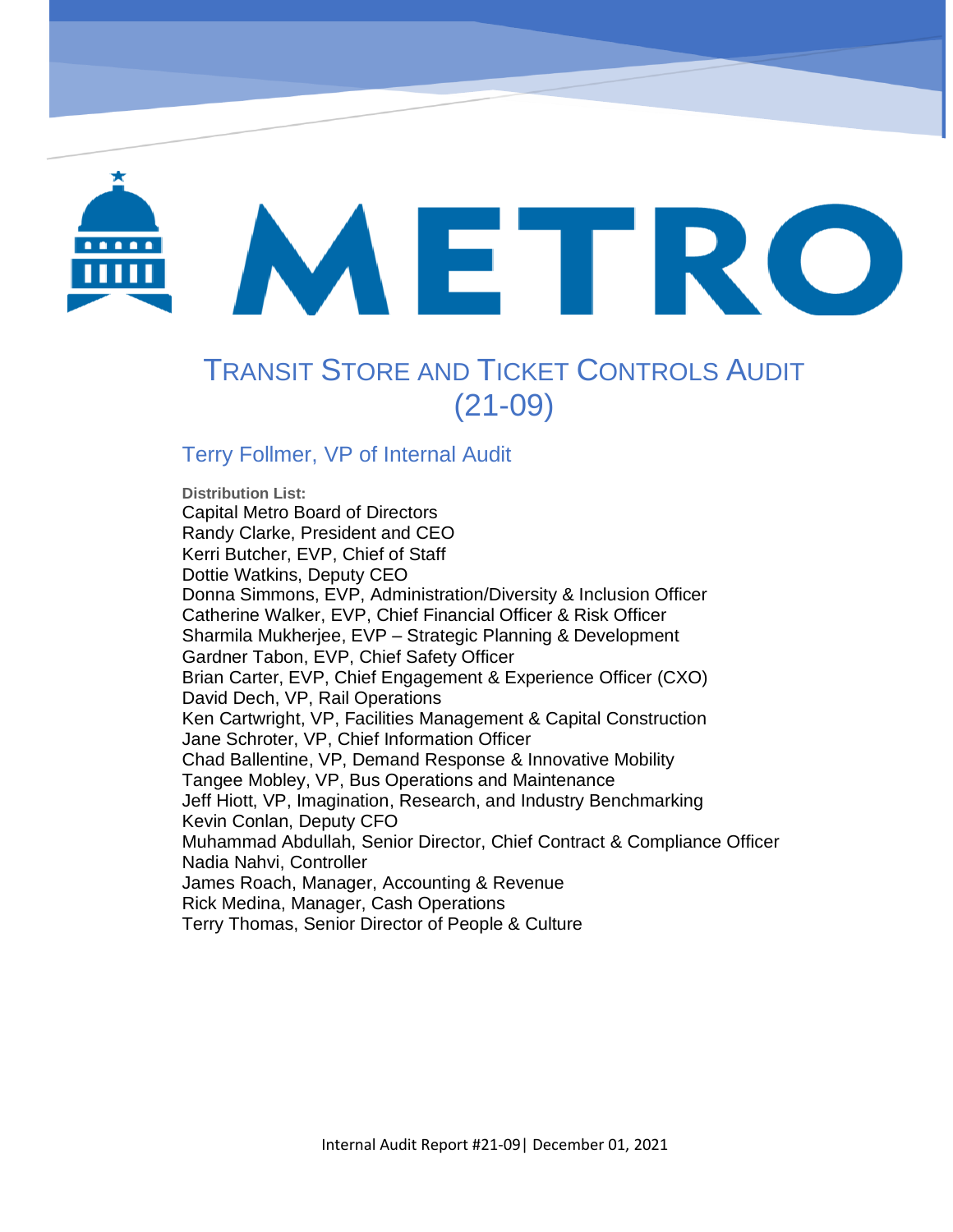# Table of Contents

|--|--|

| 3. |  |
|----|--|
|    |  |
|    |  |
|    |  |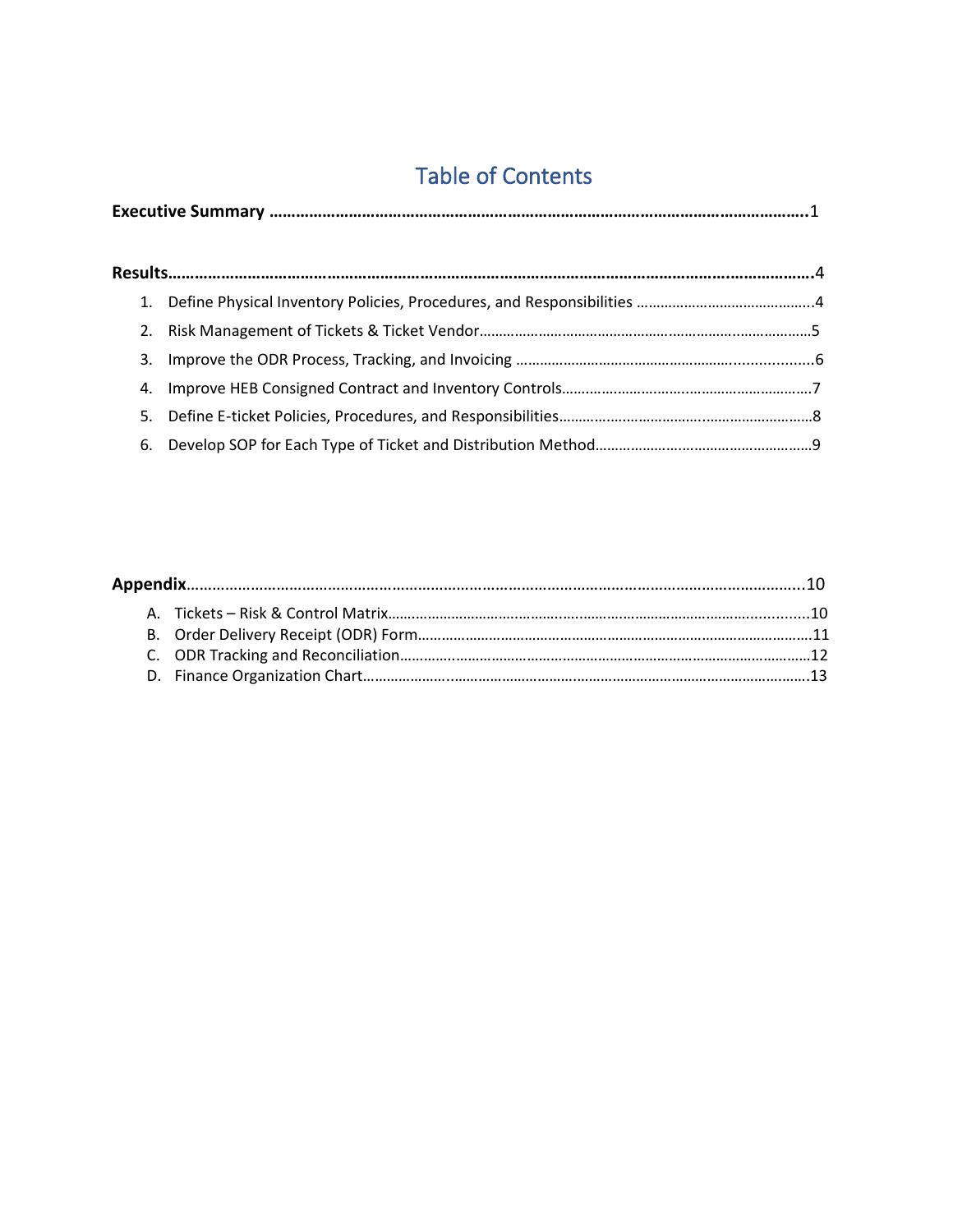#### **EXECUTIVE SUMMARY**

As part of the Fiscal Year 2022 Internal Audit Plan approved by the Capital Metro Board, we performed an audit of the Transit Store and ticket controls. The objective of the audit is to determine whether there are sufficient internal controls to ensure the completeness and accuracy of the Transit Stores revenue cycle with a focus on ticket records, both physical and e-tickets. The audit results, including the objective, scope, and conclusion, are as follows.

#### **Background**

The Transit Store is located in downtown Austin at 209 W 9<sup>th</sup> Street and serves as CapMetro's retail outlet for ticket distribution and sales. The Manager of Cash Operations is responsible for ensuring internal controls are adequate for all the tickets ordered, delivered, and sold by CapMetro. This position reports directly to the Controller and has the following eight workforce personnel reporting to him (see Appendix D for Org Chart): a Transit Store Supervisor, three Customer Service Representatives, a System Specialist, a Treasury Supervisor, and two Clerks. The Transit Store uses the Square, a point-of-sale system to record all paper ticket sales and inventory. CapMetro customers can also purchase e-tickets online, which is described later in the executive summary.

CapMetro purchases all tickets (e.g., magstripe, smart cards, etc.) from Electronic Data Magnetics (EDM), and these printed tickets are live/hot with a cash value when printed by EDM in North Carolina. Currently, the Treasury Supervisor is responsible for ordering and managing all tickets. As of October 2021, a total of \$13 million tickets are on hand between the Transit Store and the Treasury Department located at 2910 E 5th Street.

The tickets are available for sale in the following five distribution channels: the CapMetro Transit Store, Retail Outlets (HEB or Randall's), Ticket Vending Machines (TVM's), and e-tickets through the CapMetro Web Portal and App. An Order Delivery Receipt (ODR) form (see Appendix B) is used to track and bill all ticket order transactions not processed through the Transit Store's Square (point of sale system), the Bytemark (Mobil App and Web Portal) system, or Ticket Vending Machines. The ODR is a pre-numbered carbon-copy triplicate document, and the Transit Store manually handwrites the vendor's name, date, ticket type, price, serial number, and payment. Then, the ODR data is manually entered into several Excel worksheets by either the Transit Store staff or the Accounting staff. The Accounting staff is responsible for invoicing and accounting for all ODRs. The Accountant manually enters the ODR information into an Excel workbook, and then the Account Receivable Specialist will invoice certain ODR's in AX. (See Appendix B and C). The chart below shows the ticket sales revenue by year (FY17 – FY20).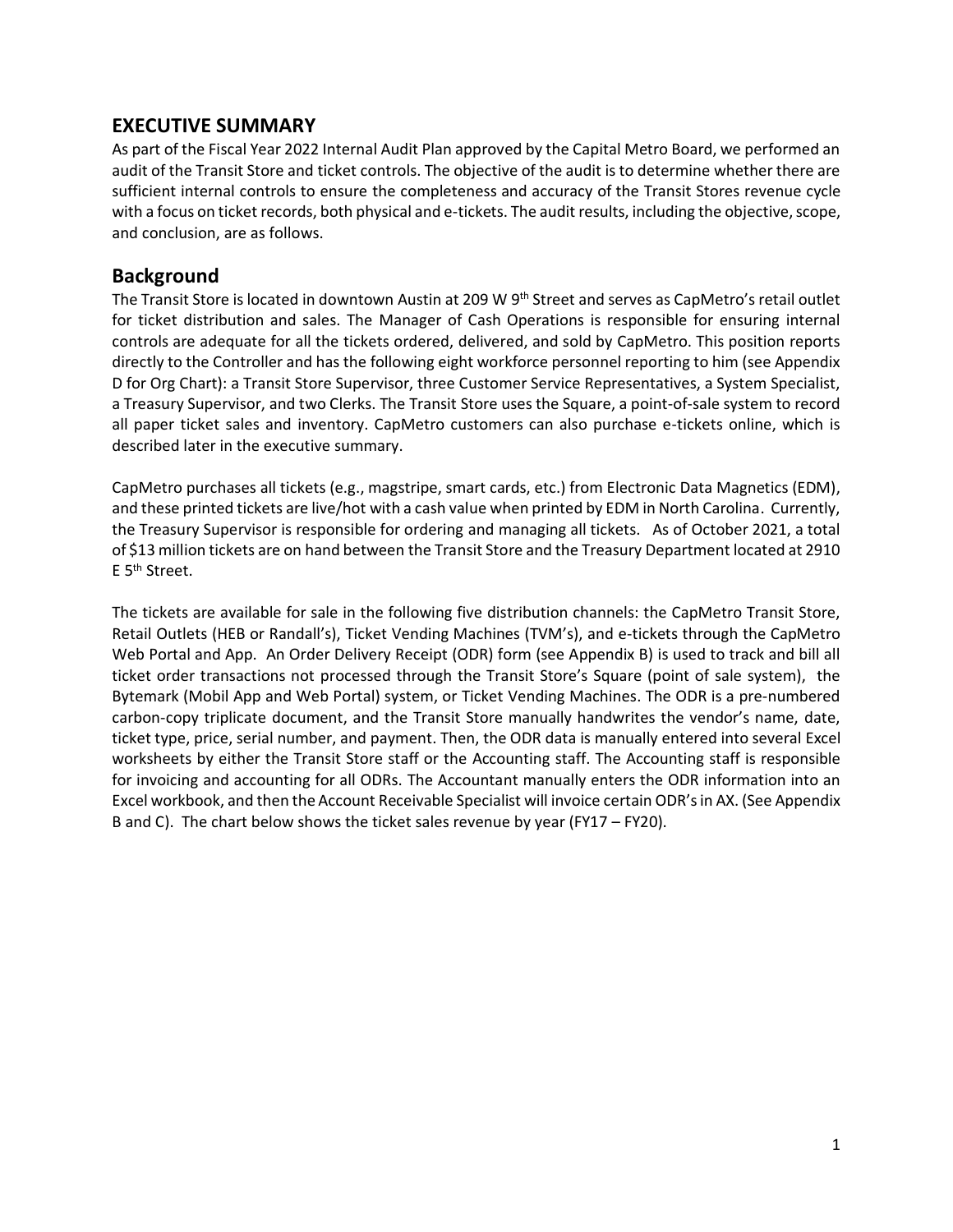

The CapMetro Portal and the CapMetro app allow the opportunity to purchase CapMetro e-tickets instantly. The system that enables this option is Bytemark, and it was implemented in 2014. The Finance Department is the system owner and is responsible for ensuring proper controls are in place. In addition, monthly, the Accountant obtains the revenue report from Bytemark to determine total sales by ticket type and complete reconciliations.

CapMetro partners with Retailers (31 HEB Retail Outlets and nine Randall's stores) to offer another opportunity to buy tickets. HEB and Randall's place their orders through the Transit Store who complete the ODR form (see Appendix B) described below. The ODR form is then sent to the Treasury Department who delivers all tickets to retailers, and the signed ODR forms are then sent to the Accounting staff for tracking, invoicing, and reconciliation.

CapMetro customers can buy tickets at 29 Ticket Vending Machines (TVM) found in various locations, including Republic Square, East Side Bus Plaza, and at each Metro Rail Station. The TVMs offer fewer options on the type of tickets purchased, and these tickets have no cash value until the TVM prints a QR code on the ticket. The TVM machines use a system made by Flowbird Urban Intelligence which tracks and records all the tickets sales from the TVMs. The Treasury Department is responsible for managing the TVMs and ensuring cash collected is deposited. In addition, the Accounting staff is responsible for completing a reconciliation of the revenue received by running reports in the Flowbird system.

CapMetro offers other programs that allow ticket purchases for transit services, either physical or etickets, and the Transit Store is responsible for fulfilling the orders. For example, MetroWorks is a bulk purchasing plan that provides employees and students discounted transit passes. Another program is the Discounted Pass Program that allows qualified entities to obtain a discount on fare purchases. If the purchaser requests paper tickets, then the ODR process is followed. The Accounting staff is responsible for tracking and recording all ODR forms received as part of their overall role reconciling tickets and revenue received.

#### **Audit Objective & Scope**

The objective of the audit is to determine whether there are sufficient internal controls to ensure the completeness and accuracy of the Transit Stores revenue cycle with a focus on ticket records, both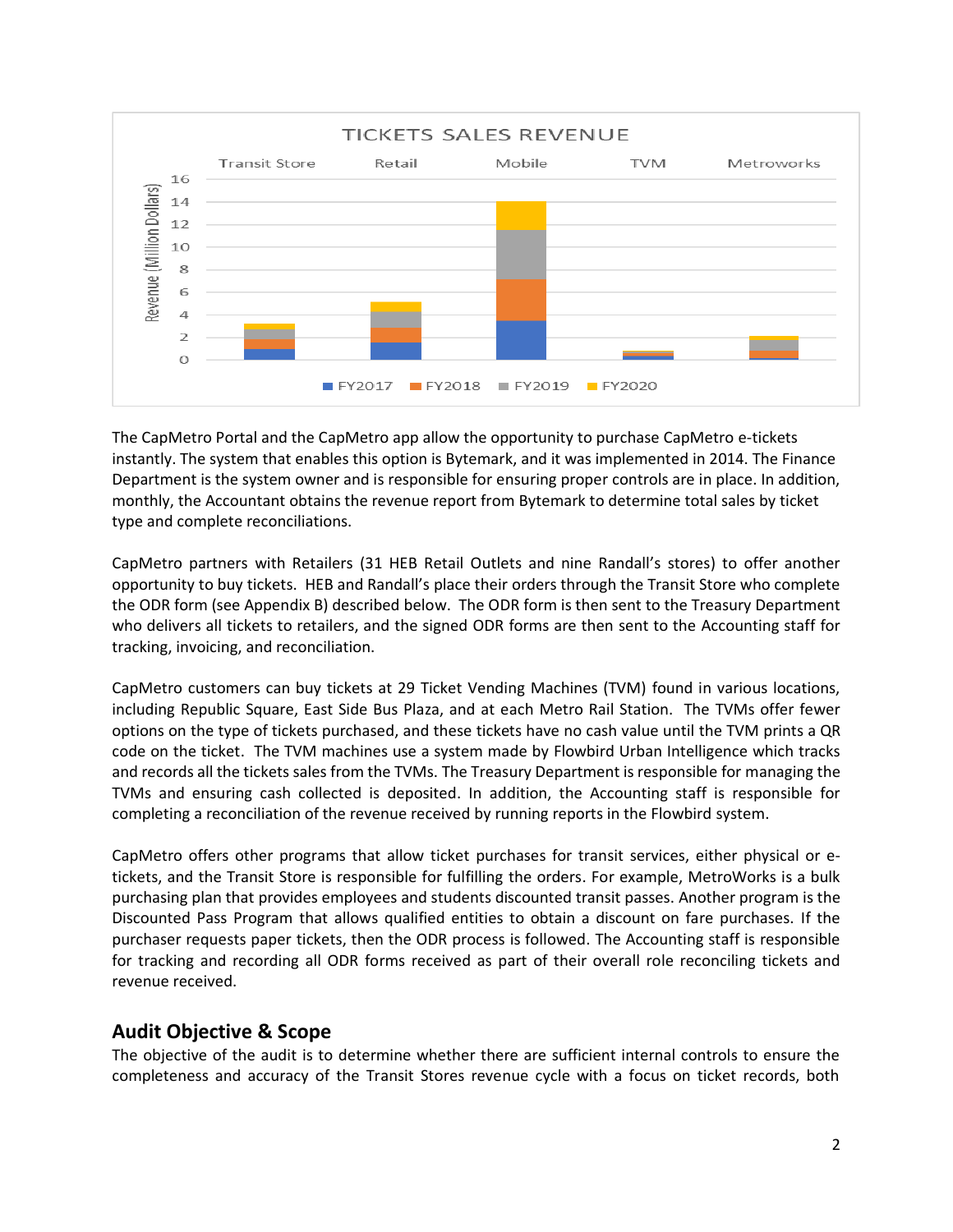physical and e-tickets. The scope includes a review of internal controls, Capital Metro policies, procedures, contracts, job descriptions, reports, and inventory records for FY18 to the present.

#### **Opinion**

In our opinion, internal controls are generally in place and properly functioning over tickets and related revenues. We identified some areas where internal controls could be further documented, enhanced, and automated as follows:

- 1. Define physical inventory policies, procedures, and responsibilities.
- 2. Risk management of tickets and ticket vendors.
- 3. Improve the ODR process, tracking, and invoicing.
- 4. Improve HEB consigned contract and inventory controls.
- 5. Define e-ticket policies, procedures, and responsibilities.
- 6. Develop SOP for each type of ticket and distribution method.

More details regarding the issues/risks and recommendations can be found below in the detailed audit report. This audit was conducted in accordance with the U.S. Government Accountability Office's Generally Accepted Government Auditing Standards (GAGAS) and the Institute of Internal Auditors International Professional Practices Framework (IPPF). These standards require that we plan and perform the audit to obtain sufficient, appropriate evidence to provide a reasonable basis for our findings and conclusions based on our audit objective. We believe the evidence obtained provides a reasonable basis for our findings and conclusions based on our audit objective. The audit was conducted by the following staff members in the Capital Metro Internal Audit Department:

- Jeannette Lepe, Senior Auditor (Project Lead)
- Terry Follmer, VP of Internal Audit

Recommendations to strengthen internal controls and improve accountability were provided to management in the audit report. Management agrees with the internal audit recommendations and has provided target completion dates, which are included below. A follow-up audit is performed semiannually (i.e., May and November) to ensure management action plans for all issued audit reports are completed timely. We appreciate the cooperation and assistance provided to us throughout this audit.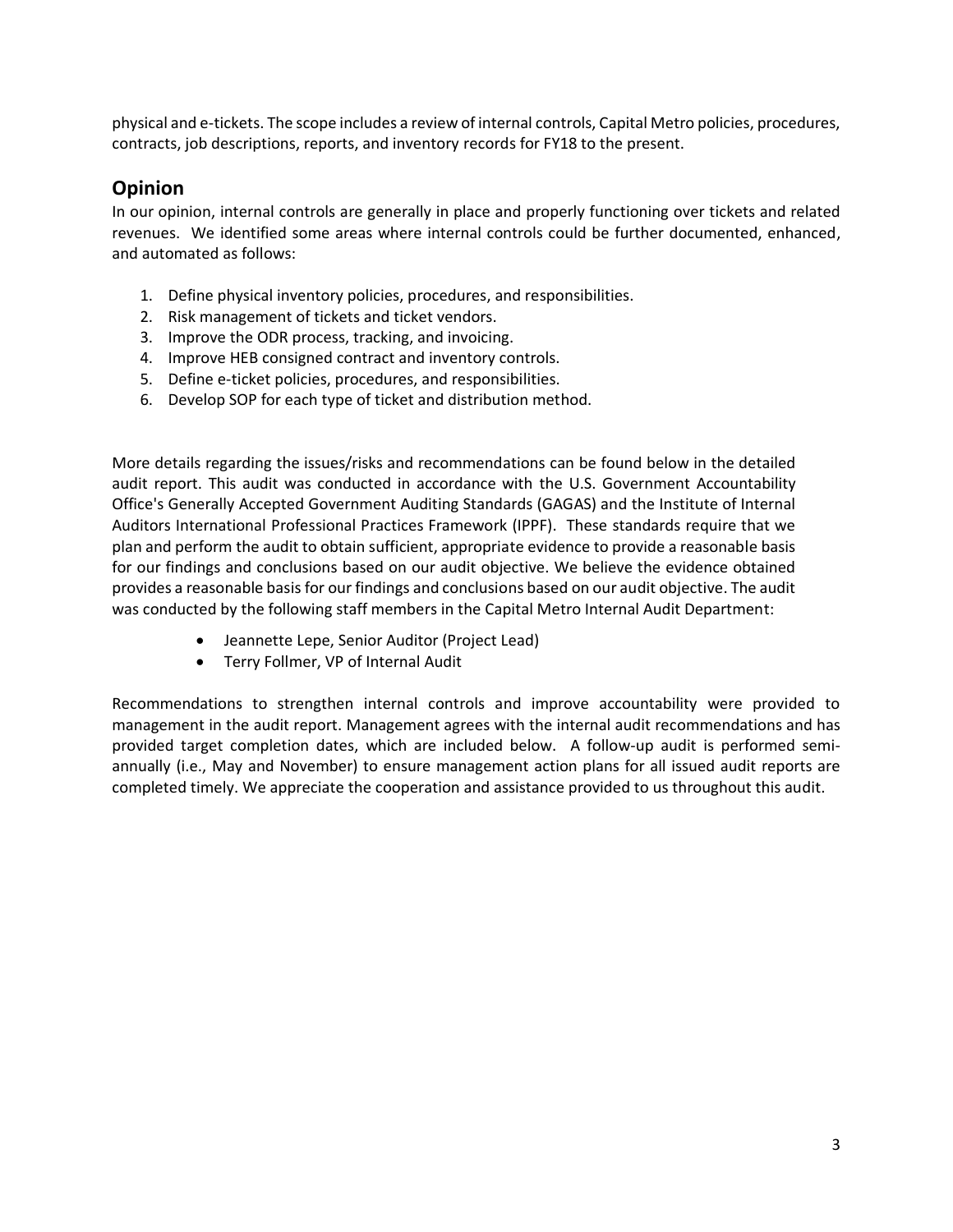| <b>Issues &amp; Risk</b>                                                                                                                                                                                                                                                                                                                                                                                                                                                                                                                                                                                                                                                                                                                                                                                                                                                                                                                                                                                                                                                                                                                                                                                                                                                                                                                                                                                    | <b>Recommendation</b>                                                                                                                                                                                                                                                                                                                                                                                                                                                                                                                                                                                                                                                                 | <b>Management Action Plan</b>                                                                                                                                                                                                                                                                                                                                                                                                                                                                                                                                                                                                                       |
|-------------------------------------------------------------------------------------------------------------------------------------------------------------------------------------------------------------------------------------------------------------------------------------------------------------------------------------------------------------------------------------------------------------------------------------------------------------------------------------------------------------------------------------------------------------------------------------------------------------------------------------------------------------------------------------------------------------------------------------------------------------------------------------------------------------------------------------------------------------------------------------------------------------------------------------------------------------------------------------------------------------------------------------------------------------------------------------------------------------------------------------------------------------------------------------------------------------------------------------------------------------------------------------------------------------------------------------------------------------------------------------------------------------|---------------------------------------------------------------------------------------------------------------------------------------------------------------------------------------------------------------------------------------------------------------------------------------------------------------------------------------------------------------------------------------------------------------------------------------------------------------------------------------------------------------------------------------------------------------------------------------------------------------------------------------------------------------------------------------|-----------------------------------------------------------------------------------------------------------------------------------------------------------------------------------------------------------------------------------------------------------------------------------------------------------------------------------------------------------------------------------------------------------------------------------------------------------------------------------------------------------------------------------------------------------------------------------------------------------------------------------------------------|
| DEFINE PHYSICAL INVENTORY POLICIES, PROCEDURES,<br>1.<br><b>AND RESPONSIBILITIES</b><br>CapMetro offers for sale both physical tickets and e-<br>tickets. The ticket sold in the TVMs has no value until they<br>are sold, and a QR code is created by the TVM, while all<br>other physical tickets are live and have a cash value when<br>printed at the vendor's ticket factory. As of October 2021,<br>CapMetro has approximately \$13 million of live tickets on<br>hand between the Transit Store and the Treasury<br>Department. We reviewed the internal controls related to<br>the physical inventory and reconciliation of paper and<br>smart cards (See Appendix A) and noted the following<br>weaknesses:<br>No policy is in place governing who is responsible<br>for the tickets and how often they should be<br>physically inventory and reconciled.<br>No written procedures were found establishing<br>how to conduct and document a physical<br>inventory and reconciliation.<br>Job descriptions for the positions handling and<br>ordering the tickets are silent regarding ticket<br>responsibilities.<br>The AX ERP inventory module was never<br>implemented, and there is no system tracking the<br>sequentially pre-numbered tickets.<br>During the audit, management began defining policies and<br>procedures related to the physical inventory and<br>reconciliation of tickets. | The Controller, Manager of Accounting and Revenue,<br>and Manager of Cash Operations should consider<br>implementing the following improvements:<br>a) Develop a Physical Inventory Policy defining<br>the responsibilities and the cadence of<br>physical inventory review.<br>Develop written procedures for the Physical<br>b)<br>Inventory to ensure how to conduct and<br>document the review, including the<br>responsibilities of the systems.<br>Define procedures in the system to ensure<br>c)<br>tracking of the sequentially pre-numbered<br>tickets.<br>Update the job descriptions to support the<br>d)<br>procedures outlined in recommendations a, b,<br>and c above. | Management<br>with<br>agrees<br>the<br>recommendations<br>and<br>has<br>implemented short-term actions.<br>Transferred \$2mil in pass<br>inventory from Transit Store<br>to secured treasury vault to<br>minimize risk.<br>Re-implemented<br>monthly<br>cashier<br>Inventories<br>and<br>complete<br>quarterly<br>inventories.<br>Updating Cash<br>Operations<br>and Accounting team Job<br>descriptions<br>reflect<br>to<br>responsibilities.<br>Long Term:<br>Implementing the Oracle ERP system<br>and Core BT POS system to integrate<br>Finance Department systems with<br>Inventory management.<br><b>Target Completion Date:</b><br>02/24/23 |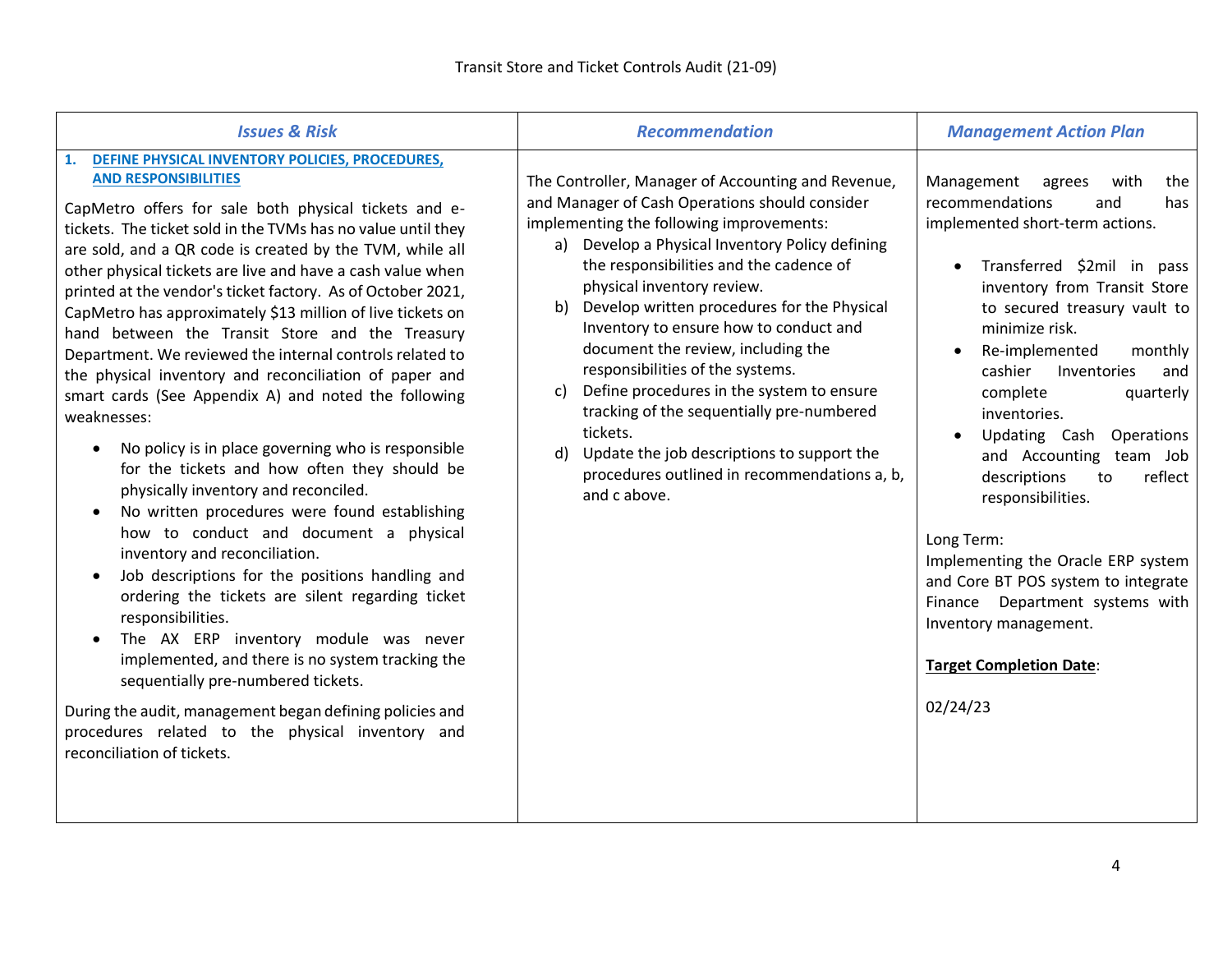| <b>RISK MANAGEMENT OF TICKETS &amp; TICKET VENDOR</b><br>2.<br>The Chief Risk Officer, the Senior Director/Chief<br>Management<br>agrees<br>with<br>Electronic Data Magnetics (EDM) is CapMetro's current<br>Contracting & Compliance Officer, and the Controller<br>vendor that makes all the tickets (e.g., magstripe, smart<br>should consider the following improvements:<br>following actions.<br>cards, etc.). Except for the TVM ticket rolls, when EDM prints<br>Establish SOP so that all critical and material<br>Enhanced the language on<br>a)<br>$\bullet$<br>the tickets, they have cash value and are fully activated to be<br>vendors receive a periodic credit and health<br>contracts to include third-<br>used on CapMetro public transit. We noted that CapMetro<br>check using D&B or other credit rating reports.<br>has approximately \$13 million of tickets in inventory;<br>party Employee<br>Identify which department (e.g. Procurement<br>therefore, we reviewed the ticket contract and related<br>controls and identified the following weaknesses:<br>or Finance) should perform this check.<br>Update the Procurement Manual to ensure<br>b)<br>The contract with EDM will expire in February 2022;<br>$\bullet$<br>that contracts that impact safety or handle<br>monetary value.<br>however, it filed for Chapter 11 Bankruptcy on July<br>financial instruments (e.g. tickets) with a<br>6, 2021. There is no periodic financial health check<br>monetary value require the vendor to do<br>Enterprise Risk Team and<br>performed on vendors, and the bankruptcy was a<br>annual criminal background and credit checks<br>periodic vendor health<br>surprise.<br>on their employees.<br>review.<br>There is no requirement for the vendor to perform<br>Evaluate adding insurance and surety bonds to<br>c)<br>criminal background and credit checks of their<br>the contract to further safeguard CapMetro's s<br>employees.<br>interest in the live ticket's which needs to be<br><b>Target Completion Date:</b><br>There is no requirement for a surety bond to protect<br>managed like a cash asset.<br>CapMetro in the event of fraud or default related to<br>Adding to the contract a requirement that<br>the tickets. However, the contract does require a<br>$\mathsf{d}$<br>02/24/23<br>serial numbers are not reused or adding<br>minimum general liability insurance coverage (e.g.,<br>unique features (. e.g., color) so that every<br>personal<br>automobile,<br>worker's<br>injury,<br>compensation, etc.) of at least \$1 million.<br>ticket can be specifically identified and tracked<br>There is no requirement for a unique print plate or<br>if necessary.<br>other physical controls to prevent unauthorized<br>Perform an inspection of the ticket factory to<br>e)<br>printing of CapMetro tickets.<br>ensure CapMetro tickets and printing controls<br>The serial numbers on the ticket are not always<br>are adequate.<br>unique, and sometimes the sequence of numbers is | <b>Issues &amp; Risk</b> | <b>Recommendation</b> | <b>Management Action Plan</b>                                                                                                                                              |
|-------------------------------------------------------------------------------------------------------------------------------------------------------------------------------------------------------------------------------------------------------------------------------------------------------------------------------------------------------------------------------------------------------------------------------------------------------------------------------------------------------------------------------------------------------------------------------------------------------------------------------------------------------------------------------------------------------------------------------------------------------------------------------------------------------------------------------------------------------------------------------------------------------------------------------------------------------------------------------------------------------------------------------------------------------------------------------------------------------------------------------------------------------------------------------------------------------------------------------------------------------------------------------------------------------------------------------------------------------------------------------------------------------------------------------------------------------------------------------------------------------------------------------------------------------------------------------------------------------------------------------------------------------------------------------------------------------------------------------------------------------------------------------------------------------------------------------------------------------------------------------------------------------------------------------------------------------------------------------------------------------------------------------------------------------------------------------------------------------------------------------------------------------------------------------------------------------------------------------------------------------------------------------------------------------------------------------------------------------------------------------------------------------------------------------------------------------------------------------------------------------------------------------------------------------------------------------------------------------------------------------------------------------------------------------------------------------------------------------------------------------------------------------------------------------------------------------------------------------------------------------------------------------------------------------------------------------------------------------------------------------------------------------------------|--------------------------|-----------------------|----------------------------------------------------------------------------------------------------------------------------------------------------------------------------|
| CapMetro has not been performed an inspection of<br>the EDM print factory to ensure proper controls.                                                                                                                                                                                                                                                                                                                                                                                                                                                                                                                                                                                                                                                                                                                                                                                                                                                                                                                                                                                                                                                                                                                                                                                                                                                                                                                                                                                                                                                                                                                                                                                                                                                                                                                                                                                                                                                                                                                                                                                                                                                                                                                                                                                                                                                                                                                                                                                                                                                                                                                                                                                                                                                                                                                                                                                                                                                                                                                                      | reused.                  |                       | the<br>recommendations and has taken the<br>Dishonesty/Crime Insurance.<br>Vendors are required to pay<br>for delivery insurance for the<br>CFO in the process of building |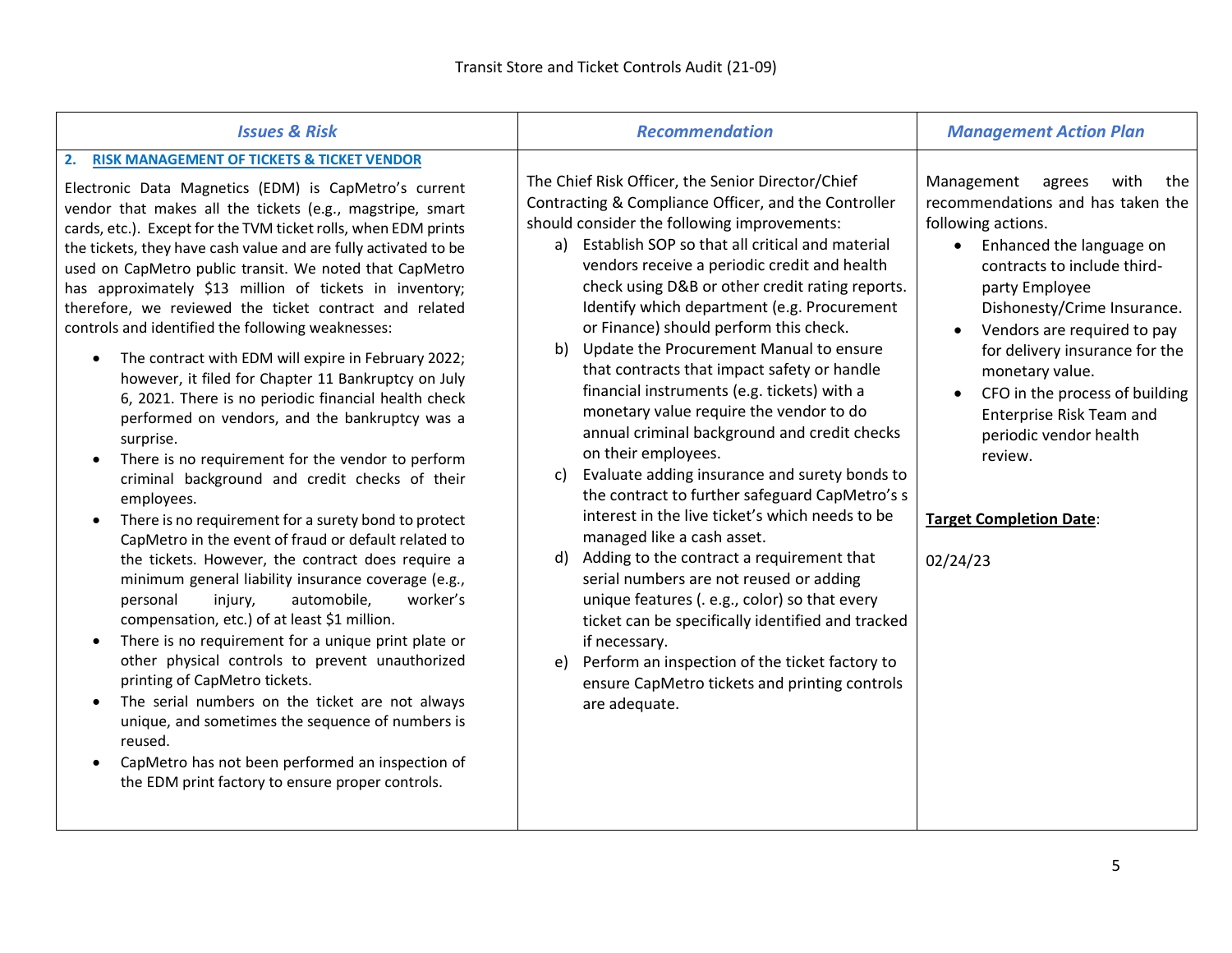| <b>Issues &amp; Risk</b>                                                                                                                                                                                                                                                                                                                                                                                                                                                                                                                                                                                                                                                                                                                                                                                                                                                                                                                                                                                                                                                                                                                                                                                                                                                                                                                                                                                                                                                                                                                          | <b>Recommendation</b>                                                                                                                                                                                                                                                                                                                                                                                                                                                                                                                                                                                                                               | <b>Management Action Plan</b>                                                                                                                                                                                                                                                                                                                                                                                                                                                                                                                                     |
|---------------------------------------------------------------------------------------------------------------------------------------------------------------------------------------------------------------------------------------------------------------------------------------------------------------------------------------------------------------------------------------------------------------------------------------------------------------------------------------------------------------------------------------------------------------------------------------------------------------------------------------------------------------------------------------------------------------------------------------------------------------------------------------------------------------------------------------------------------------------------------------------------------------------------------------------------------------------------------------------------------------------------------------------------------------------------------------------------------------------------------------------------------------------------------------------------------------------------------------------------------------------------------------------------------------------------------------------------------------------------------------------------------------------------------------------------------------------------------------------------------------------------------------------------|-----------------------------------------------------------------------------------------------------------------------------------------------------------------------------------------------------------------------------------------------------------------------------------------------------------------------------------------------------------------------------------------------------------------------------------------------------------------------------------------------------------------------------------------------------------------------------------------------------------------------------------------------------|-------------------------------------------------------------------------------------------------------------------------------------------------------------------------------------------------------------------------------------------------------------------------------------------------------------------------------------------------------------------------------------------------------------------------------------------------------------------------------------------------------------------------------------------------------------------|
| <b>IMPROVE THE ODR PROCESS, TRACKING AND INVOICING</b><br>3.<br>The ODR is a pre-numbered carbon-copy triplicate form.<br>The Transit Store is responsible for completing and<br>fulfilling all the ODRs manually. After, the Treasury<br>Department staff is responsible for delivering the tickets<br>and obtaining the vendor's signature on the ODR form.<br>Then the Treasury Department will provide the signed<br>ODR form to the Finance Department. Next, the<br>Accountant manually enters an Excel spreadsheet, and<br>the Account Receivable Specialist manually enters the<br>information into the AX system for invoicing and billing.<br>(See Appendix B and C). If the ODR's are not reviewed for<br>accuracy and completeness, it affects the invoicing of<br>payments and inventory records. We reviewed the<br>internal controls and identified the following<br>weaknesses:<br>The ODR process is entirely manual and subject to<br>potential errors and irregularities.<br>The ODR written procedures are not current, and<br>employees were unaware of their responsibilities for<br>tracking and reconciliation.<br>The Accountant completes a periodic ODR<br>reconciliation to ensure ODRs turn into invoices or<br>adjustments, but we noted as of 11/1/21, ODR's were<br>last reconciled in July 2021.<br>We noted the job descriptions for the position that<br>process ODRs (Accountant, Account Receivable<br>Specialist, Transit Store Supervisor, Financial Analyst)<br>are silent to their ODR responsibilities. | The Controller, Manager of Cash Operations, and the<br>Manager of Accounting and Revenue should consider<br>implementing the following controls:<br>a) Update the ODR procedures to ensure they<br>align with ordering, delivering, billing, tracking,<br>and reconciliation of the ODR records.<br>Ensure the ODR and AX reconciliations are<br>b)<br>performed timely.<br>Update the job descriptions to ensure roles<br>c)<br>and responsibilities on the ODR process are<br>defined.<br>Evaluate the opportunity to eliminate the<br>$\mathsf{d}$<br>manual ODR form and automate the process<br>to manage the inventory/sale of paper tickets. | Management<br>with<br>agrees<br>the<br>recommendations<br>is<br>and<br>implementing the following actions:<br>Updating Cash Operations<br>and Accounting team Job<br>descriptions<br>reflect<br>to<br>responsibilities.<br>ODR Control Log established<br>to verify accounting for all<br>ODR forms.<br>Developed and established<br>ODR SOPS.<br>Long Term:<br>Implementation of Oracle ERP system<br>to eliminate the manual ODR form to<br>automate/integrate the financial<br>accounting and inventory systems.<br><b>Target Completion Date:</b><br>02/24/23 |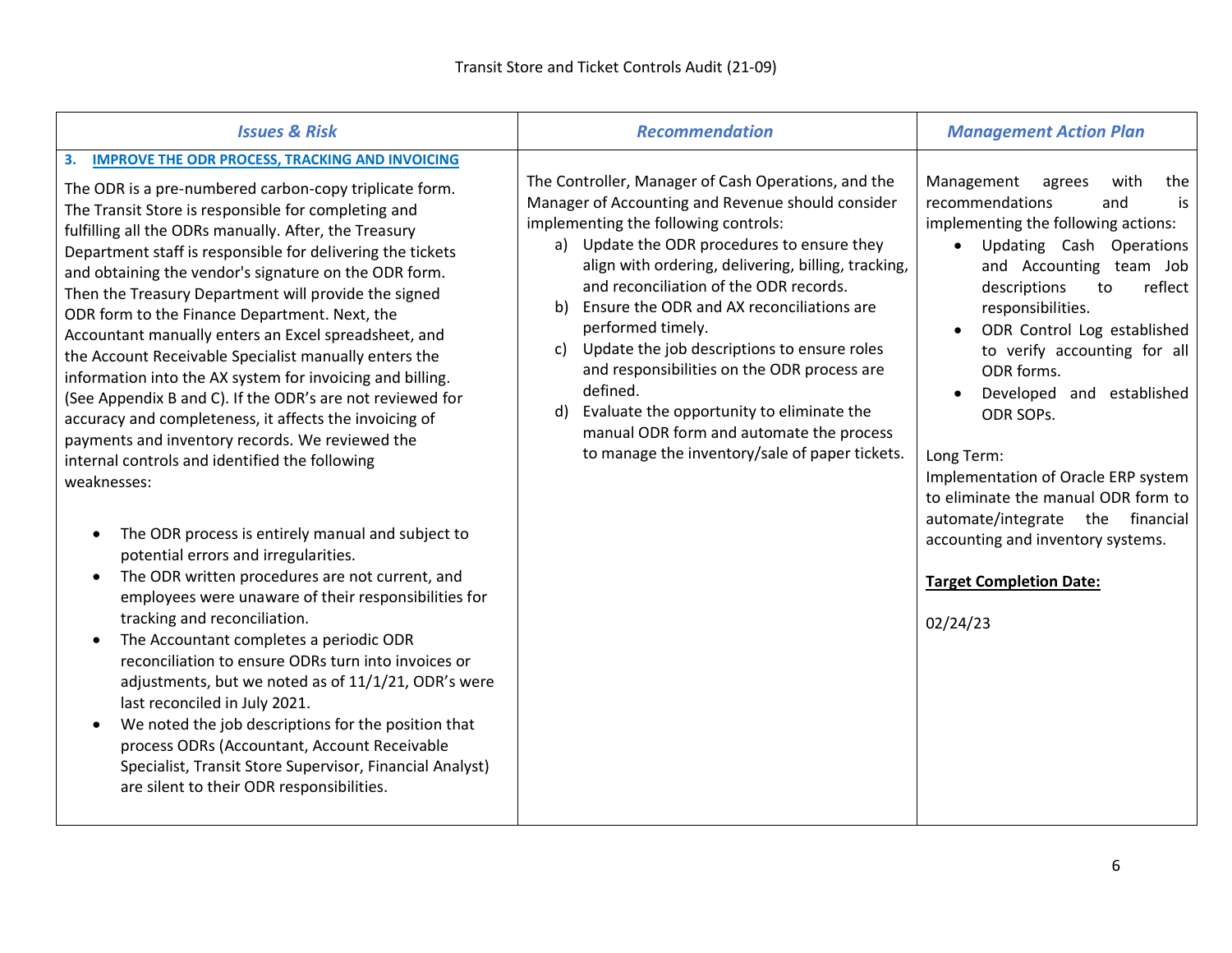| <b>Issues &amp; Risk</b>                                                                                                                                                                                                                                                                                                                                                                                                                                                                                                                                                                                                                                                                                                                                                                                                                                                                                                                                                                                                                                                                                                                                                                                                                                                                                                                                                                                                                                                                                                                                                                                                                                                                                                                                                                                                                                                                                                                                                                                                                                                                                                                                                                            | <b>Recommendation</b>                                                                                                                                                                                                                                                                                                                                                                                                                                                                                                                                                                                                                                                                                                                                                                                                                                                                                                                                                                                                   | <b>Management Action Plan</b>                                                                                                                                                                                                                                                                                                                                                                                                                                                                                                                                                                                           |
|-----------------------------------------------------------------------------------------------------------------------------------------------------------------------------------------------------------------------------------------------------------------------------------------------------------------------------------------------------------------------------------------------------------------------------------------------------------------------------------------------------------------------------------------------------------------------------------------------------------------------------------------------------------------------------------------------------------------------------------------------------------------------------------------------------------------------------------------------------------------------------------------------------------------------------------------------------------------------------------------------------------------------------------------------------------------------------------------------------------------------------------------------------------------------------------------------------------------------------------------------------------------------------------------------------------------------------------------------------------------------------------------------------------------------------------------------------------------------------------------------------------------------------------------------------------------------------------------------------------------------------------------------------------------------------------------------------------------------------------------------------------------------------------------------------------------------------------------------------------------------------------------------------------------------------------------------------------------------------------------------------------------------------------------------------------------------------------------------------------------------------------------------------------------------------------------------------|-------------------------------------------------------------------------------------------------------------------------------------------------------------------------------------------------------------------------------------------------------------------------------------------------------------------------------------------------------------------------------------------------------------------------------------------------------------------------------------------------------------------------------------------------------------------------------------------------------------------------------------------------------------------------------------------------------------------------------------------------------------------------------------------------------------------------------------------------------------------------------------------------------------------------------------------------------------------------------------------------------------------------|-------------------------------------------------------------------------------------------------------------------------------------------------------------------------------------------------------------------------------------------------------------------------------------------------------------------------------------------------------------------------------------------------------------------------------------------------------------------------------------------------------------------------------------------------------------------------------------------------------------------------|
| <b>IMPROVE HEB CONSIGNED CONTRACT AND INVENTORY</b><br>4.<br><b>CONTROLS</b><br>CapMetro agreed to a consignment contract in June 2018 with HEB grocery, and<br>this contract expired on 06/19/21 and is currently on a month-to-month basis.<br>HEB is entitled to retain 6% of the Sales Price for all sales, and the annual<br>consigned inventory sales for the last two years in 2019 is \$1,137,448 and in 2020<br>is \$713,081. All tickets consigned to HEB are live with cash value, so we reviewed<br>the agreement identified the following as the rights and responsibilities of<br>CapMetro:<br>CapMetro delivers all CapMetro tickets to 31 stores assigned to this contract.<br>CapMetro has all risk of any loss of the tickets, including losses from theft.<br>$\bullet$<br>CapMetro shall provide HEB with insurance coverage certificates issued by<br>the Texas Municipal League Intergovernmental Risk Pool, but we do not<br>require HEB to provide insurance.<br>CapMetro does not have the Right to Audit in this contract.<br>$\bullet$<br>CapMetro must complete Annual background checks for employees who<br>deliver tickets to HEB; however, no requirement for HEB to do likewise.<br>A review of the procedures and reconciliation identified the following weaknesses:<br>No written consigned inventory procedures were found covering the delivery<br>$\bullet$<br>of tickets to HEB, performing physical inventory, and ticket reconciliations.<br>The Project Manager role has not been assigned to any job description.<br>$\bullet$<br>No one is performing physical inventory audits of the 31 HEB stores with a<br>consigned inventory.<br>Unknown inventory on hand at HEB stores as they are not self-reporting on<br>hand (unsold) tickets to CapMetro. HEB does not self-report to CapMetro on-<br>hand inventory.<br>Tickets delivered and sold are not being tracked down to the store level;<br>therefore, CapMetro does not know how many tickets should be at each<br>store.<br>During the audit, management started performing physical inventories of some of<br>the stores and is developing procedures to reconcile ticket inventory records. | The Controller, the Accounting Manager, and Cash<br>Operations manager should consider the following<br>improvements:<br>Improve the Consignment Contract language<br>a)<br>to ensure each party holds equal responsibility<br>for the following areas:<br>1. Risk of any loss of tickets, including<br>loss of theft.<br>2. The right to Audit should be included<br>in the contract.<br>3. Insurance coverage should be<br>requested for CapMetro.<br>4. Periodic background checks should be<br>required of HEB staff who handle<br>tickets.<br>5. HEB should provide periodic Inventory<br>records.<br>b)<br>Ensure the Project Manager role is assigned<br>and defined in at least one job description.<br>Develop consigned inventory procedures that<br>c)<br>can be tracked down to the store level from<br>delivery to reconciliation, including periodic<br>inventory audits.<br>d)<br>Ensure management oversight is defined in<br>the procedures to ensure the accuracy and<br>completeness of the records. | Management<br>agrees<br>with<br>the<br>recommendations<br>and<br>has<br>implemented the following actions:<br>Annually inventory 31 retail<br>consignment sales locations<br>beginning FY2022.<br>Monthly random selection<br>Inventories of 3<br>locations<br>beginning FY2022.<br>Began negotiations for the<br>renewal of HEB contract.<br>Updating Cash Operations<br>and Accounting team Job<br>descriptions<br>reflect<br>to<br>responsibilities.<br>Long Term:<br>Implementation of Oracle ERP system<br>to automate/integrate the financial<br>accounting system.<br><b>Target Completion Date:</b><br>04/01/23 |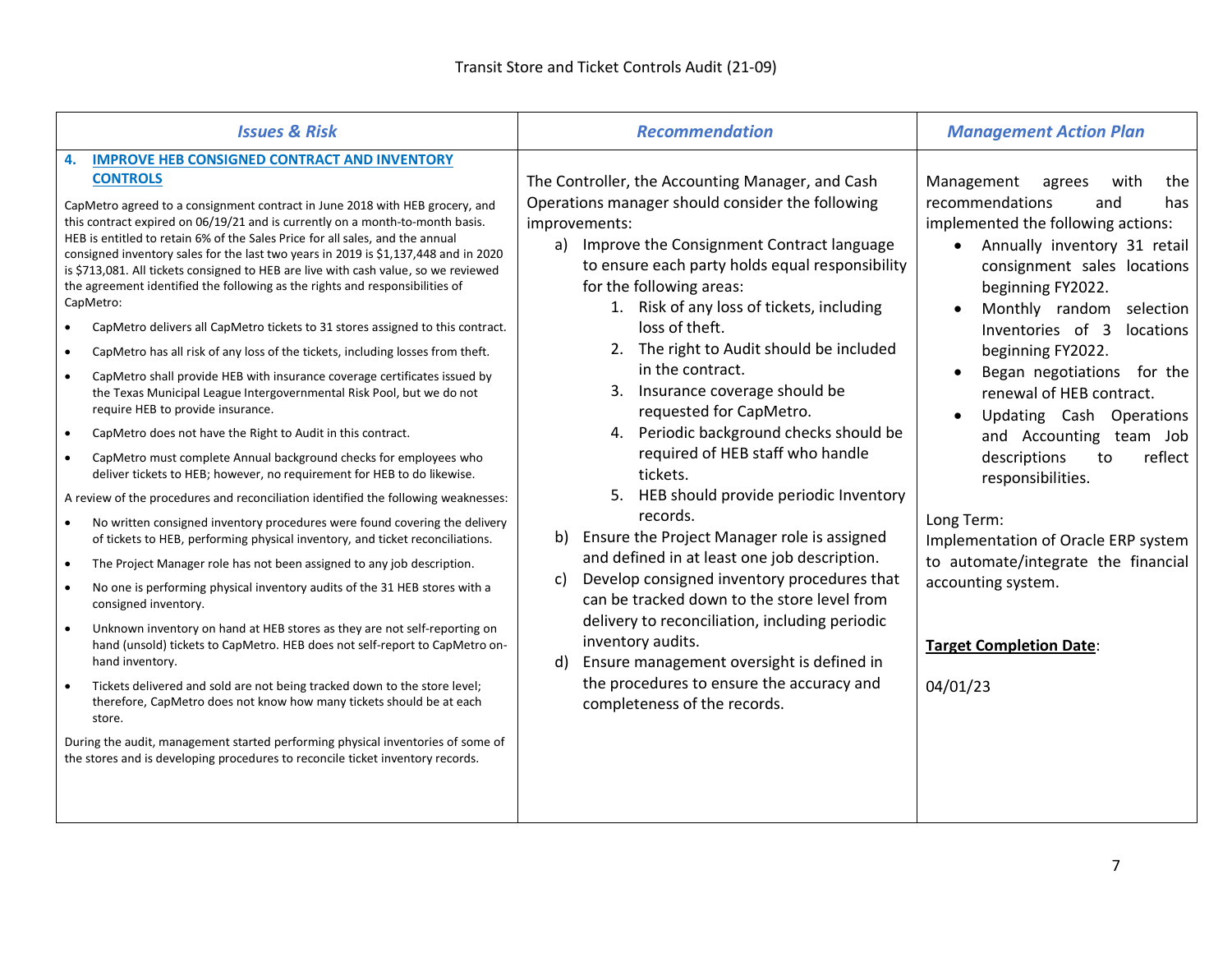| <b>Issues &amp; Risk</b>                                                                                                                                                                                                                                                                                                                                                                                                                                                                                                                                                                                                                                                                                                                                                                                                                                                                                                                                                                                                                                                                                                                                                                                                                                                                              | <b>Recommendation</b>                                                                                                                                                                                                                                                                                                                                                                                                                                                                                                           | <b>Management Action Plan</b>                                                                                                                                                                                                                                                                                                                                                                                                                                                                                            |
|-------------------------------------------------------------------------------------------------------------------------------------------------------------------------------------------------------------------------------------------------------------------------------------------------------------------------------------------------------------------------------------------------------------------------------------------------------------------------------------------------------------------------------------------------------------------------------------------------------------------------------------------------------------------------------------------------------------------------------------------------------------------------------------------------------------------------------------------------------------------------------------------------------------------------------------------------------------------------------------------------------------------------------------------------------------------------------------------------------------------------------------------------------------------------------------------------------------------------------------------------------------------------------------------------------|---------------------------------------------------------------------------------------------------------------------------------------------------------------------------------------------------------------------------------------------------------------------------------------------------------------------------------------------------------------------------------------------------------------------------------------------------------------------------------------------------------------------------------|--------------------------------------------------------------------------------------------------------------------------------------------------------------------------------------------------------------------------------------------------------------------------------------------------------------------------------------------------------------------------------------------------------------------------------------------------------------------------------------------------------------------------|
| DEFINE E-TICKET POLICIES, PROCEDURES, AND<br>5.<br><b>RESPONSIBILITIES</b><br>All CapMetro's e-tickets are processed by Bytemark, an<br>online cloud-based fare collection and mobility system<br>that was implemented in 2014. A total of \$14 million of<br>ticket sales was processed in the Bytemark system from<br>FY2017 to September 30, 2021. We reviewed the internal<br>controls related to the e-tickets policies, procedures, and<br>responsibilities and noted the following weaknesses:<br>No policy exists governing the roles and responsibilities<br>$\bullet$<br>related to e-tickets in the Bytemark system.<br>No written procedures of how e-tickets will be<br>controlled, reported, and monitored.<br>Job descriptions don't mention e-tickets and the<br>Bytemark system.<br>We noted that adjustments, credits, and spoil e-tickets<br>performed in the Bytemark system are not being<br>reviewed.<br>We noted 20 employees between the Finance (9), IT<br>(9), and Customer Service (2) Departments that have<br>administrative access to the Bytemark system, which<br>allows unlimited access to change, update, and delete<br>Bytemark records.<br>During the audit, management began improving the internal<br>controls over the Bytemark system and related e-tickets. | The Controller and Cash Operations Manager should<br>consider the following improvements:<br>a) Develop an E-ticket policy defining the roles<br>and responsibilities related to e-tickets in the<br>Bytemark system.<br>Develop SOPs defining the roles and<br>b)<br>responsibilities of the employees with<br>administrative access to the Bytemark system<br>to ensure only required employees have that<br>level of access.<br>Update the job descriptions to support the<br>c)<br>procedures outlined in sections a and b. | Management<br>agrees<br>with<br>the<br>recommendations<br>has<br>and<br>implemented the following actions.<br>Updating Cash Operations<br>team job descriptions to<br>reflect responsibilities.<br>Monthly review of Bytemark<br>credit passes and user reports<br>by Cash Operations Manager<br>and Controller.<br>Long Term:<br>Implementation of Oracle ERP system<br>to automate/integrate the financial<br>accounting system and Bytemark<br>customer payment system.<br><b>Target Completion Date:</b><br>02/24/23 |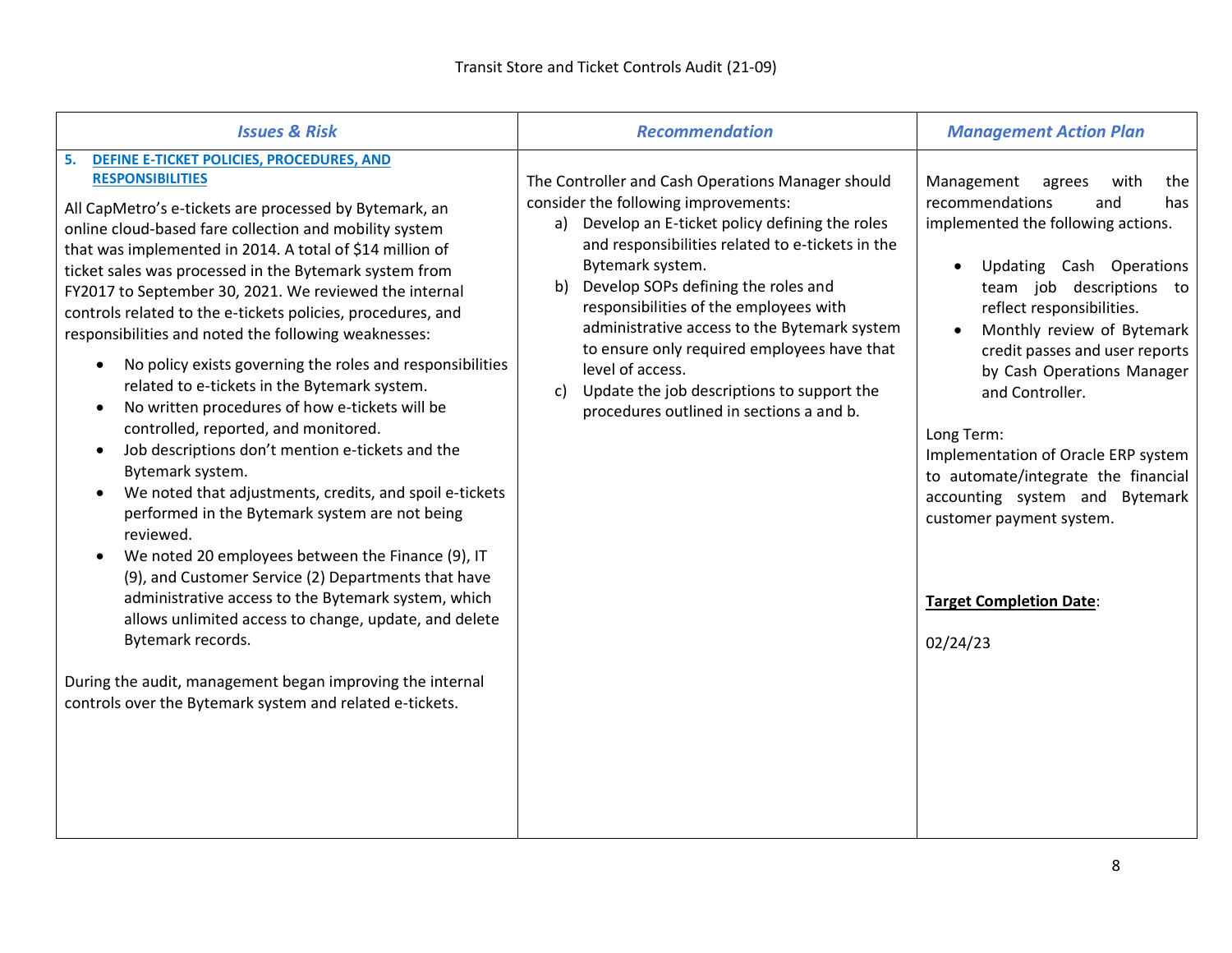| <b>Issues &amp; Risk</b>                                                                                                                                                                                                                                                                                                                                                                                                                                                                                                                                                                                                                                                                                                                                                                                                                                                                     | <b>Recommendation</b>                                                                                                                                                                                                                                                                                                                                                                                                                                                                                                                                                                                                                                                                                                                                                                                             | <b>Management Action Plan</b>                                                                                                                                                                                                                                                                                                                                                                                                 |
|----------------------------------------------------------------------------------------------------------------------------------------------------------------------------------------------------------------------------------------------------------------------------------------------------------------------------------------------------------------------------------------------------------------------------------------------------------------------------------------------------------------------------------------------------------------------------------------------------------------------------------------------------------------------------------------------------------------------------------------------------------------------------------------------------------------------------------------------------------------------------------------------|-------------------------------------------------------------------------------------------------------------------------------------------------------------------------------------------------------------------------------------------------------------------------------------------------------------------------------------------------------------------------------------------------------------------------------------------------------------------------------------------------------------------------------------------------------------------------------------------------------------------------------------------------------------------------------------------------------------------------------------------------------------------------------------------------------------------|-------------------------------------------------------------------------------------------------------------------------------------------------------------------------------------------------------------------------------------------------------------------------------------------------------------------------------------------------------------------------------------------------------------------------------|
| DEVELOP SOP FOR EACH TYPE OF TICKET AND<br>6.<br><b>DISTRIBUTION METHOD</b><br>We evaluated the sufficiency of current policies,<br>procedures, and job descriptions and determined they<br>need to be further defined and assigned to specific<br>individuals. There is a higher risk for errors and<br>irregularities because the process is not formalized in<br>writing for some ticket types (see appendix A). We<br>identified the following weaknesses:<br>Job descriptions were missing roles and<br>$\bullet$<br>responsibilities for Flowbird system (TVM) and<br>Square system (point of sale).<br>Due to the lack of written procedures,<br>management oversight was not defined.<br>Returned tickets processes were not defined to<br>ensure the proper handling/destruction of<br>tickets.<br>During the audit, management started writing procedures for<br>the ticket types. | The Controller, Manager of Cash Operations, and the<br>Manager of Accounting & Revenue should consider<br>implementing the following improvements:<br>a) Develop Standard Operating Procedures for<br>the following tickets types:<br>1) General Fare Tickets<br>2)<br><b>Consigned Inventory</b><br><b>Returned Tickets</b><br>3)<br>Cash on Delivery<br>4)<br><b>Stored Value Cards</b><br>5)<br>6) Free Passes<br>7)<br><b>Discount Pass Program</b><br>8)<br>MetroWorks<br>9) Ticket Vending Machines<br>10) Mobile App<br>11) Family Passes<br>12) Web Portal<br>Develop and define responsibilities for the<br>b)<br>Square system (point-of-sale) and Flowbird<br>system (TVM's).<br>Update employee job descriptions to ensure<br>C)<br>key ticket and system controls have been<br>assigned and defined. | Management<br>agrees<br>with<br>the<br>recommendations<br>and<br>has<br>implemented the following actions.<br>Updating Cash Operations<br>and Accounting team Job<br>descriptions<br>reflect<br>to<br>responsibilities.<br>Long Term:<br>Implement the Oracle ERP system and<br>the CORE point of sale system to<br>automate/integrate<br>the<br>financial<br>accounting system.<br><b>Target Completion Date:</b><br>2/24/23 |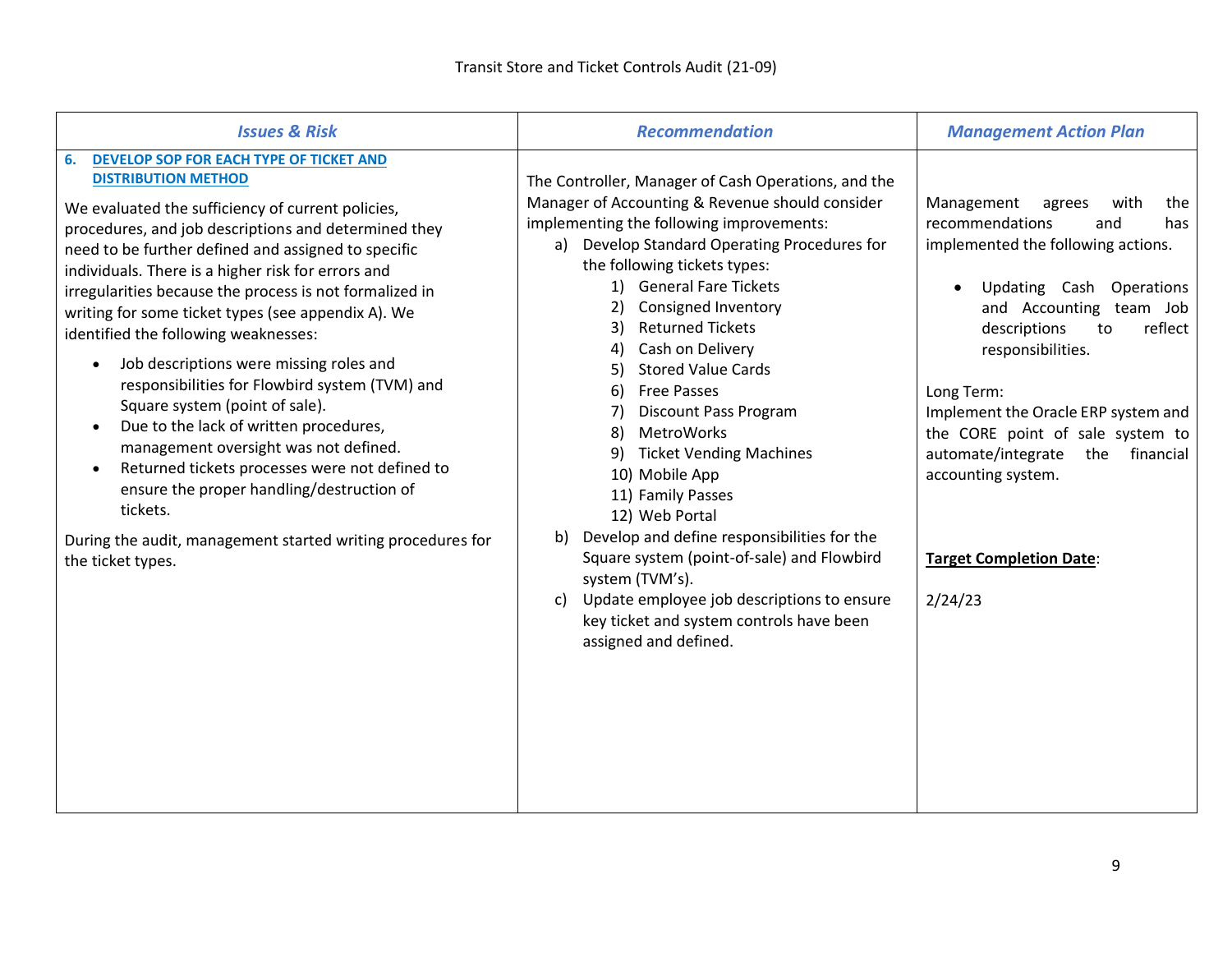|                                                      |                                |                                    |                              | <b>Written</b>       |                        | System Used (Bytemark, Job Descriptions |                  |                                 |                     |                                                |                             | Revenue                      |
|------------------------------------------------------|--------------------------------|------------------------------------|------------------------------|----------------------|------------------------|-----------------------------------------|------------------|---------------------------------|---------------------|------------------------------------------------|-----------------------------|------------------------------|
|                                                      | <b>Unsold Tickets are Live</b> | <b>Physical Inventory - Policy</b> | <b>Policy on Ticket Type</b> | <b>Procedures on</b> |                        | Genfare, Square,                        | Define System    | <b>Job Descriptions defines</b> |                     | <b>Ticket Order</b>                            | <b>Management Oversight</b> | <b>Reports(Power BI-</b>     |
| <b>Ticket Types and Distribution Method</b>          | (Cash Value)                   | and Procedure                      | (Y/N)                        | <b>Ticket Type</b>   | <b>Type of Tickets</b> | Flowbird, AX )                          | Responsibilities | <b>Ticket Responsibilities</b>  | <b>Contract</b>     | Forms/Application Process Policy and Procedure |                             | <b>Ticket Sales)</b>         |
|                                                      |                                |                                    |                              |                      | paper tickets          |                                         |                  |                                 |                     |                                                |                             |                              |
| <b>General Fare Tickets</b>                          | Yes                            | No                                 | No                           | No                   | smart cards            | Square/Bytemark/AX                      | <b>No</b>        | Yes                             | Yes - EDM           | Yes - ODR                                      | No                          | N/A                          |
|                                                      |                                |                                    |                              |                      |                        |                                         |                  |                                 | Yes - Scan-         |                                                |                             |                              |
|                                                      |                                |                                    |                              |                      |                        |                                         |                  |                                 | <b>Based Supply</b> |                                                |                             |                              |
|                                                      |                                |                                    |                              |                      |                        |                                         |                  |                                 | Agreement           |                                                |                             |                              |
| HEB - Consigned Inventory (Scan Based Supply         |                                |                                    |                              |                      | paper tickets          |                                         |                  |                                 | (Month to           |                                                |                             | Yes - Power BI Ticket        |
| Agreement)                                           | Yes                            | No                                 | No                           | No                   | smart cards            | Square/AX                               | No               | No                              | Month)              | Yes - ODR                                      | No                          | Sales                        |
|                                                      |                                |                                    |                              |                      | paper tickets          |                                         |                  |                                 |                     |                                                |                             |                              |
| <b>Returned Tickets Process</b>                      | Yes                            | No                                 | No                           | No                   | smart cards            | Square/Bytemark/AX                      | No               | Yes                             | N/A                 | Yes - ODR                                      | No                          | No                           |
| COD (Cash on Delivery) - (Randall's, Workforce       |                                |                                    |                              |                      | paper tickets          |                                         |                  |                                 |                     |                                                |                             | <b>Yes - Power BI Ticket</b> |
| Solution, etc.)                                      | Yes                            | No                                 | No                           | No                   | smart cards            | Square/AX                               | No               | No                              | N/A                 | Yes - ODR                                      | No                          | <b>Sales</b>                 |
|                                                      |                                |                                    |                              |                      | smart cards            |                                         |                  |                                 |                     |                                                |                             | Yes - Power BI Ticket        |
| Stored Value Cards (\$20/\$40)                       | Yes                            | No                                 | No                           | No                   | e-tickets              | Square/Bytemark                         | No               | Yes                             | N/A                 | Yes - ODR                                      | No                          | <b>Sales</b>                 |
| Free Passes (Marketing, Customer Service and         |                                |                                    | Yes - (FIN-113 Pass          |                      | paper tickets          |                                         |                  |                                 |                     |                                                |                             |                              |
| Community Goodwill)                                  | Yes                            | No                                 | Distribution Policy)         | No                   | e-tickets              | Square                                  | No               | Yes                             | N/A                 | Yes - (FIN-17)/ODR                             | No                          | No                           |
|                                                      |                                |                                    |                              | Yes-2017             |                        |                                         |                  |                                 |                     |                                                |                             |                              |
|                                                      |                                |                                    |                              | Guidelines on        |                        |                                         |                  |                                 |                     |                                                |                             |                              |
|                                                      |                                |                                    |                              | <b>Discounted</b>    | paper tickets          |                                         |                  |                                 | Yes - DPP           |                                                |                             | Yes - Power BI Ticket        |
| Discount Pass Program (paper tickets, 50% off)   Yes |                                | No                                 | No                           | Pass Programs        | smart cards            | Square/AX                               | No               | Yes                             | Application         | Yes - ODR                                      | No                          | Sales                        |
| MetroWorks (B2B, Higher Education,                   |                                |                                    |                              |                      | paper tickets          |                                         |                  |                                 | Yes - Terms         |                                                |                             |                              |
| Government Entities) Paper Tickets and E-            |                                |                                    |                              |                      | e-tickets              |                                         |                  |                                 | land                |                                                |                             | Yes - Power BI Ticket        |
| tickets Passes)                                      | Yes                            | No                                 | No                           | No                   | smart cards            | <b>Bytemark/AX</b>                      | No               | No                              | Conditions          | N/A                                            | No                          | <b>Sales</b>                 |
|                                                      |                                |                                    |                              |                      |                        |                                         |                  |                                 | Yes -               |                                                |                             | Yes - Power BI Ticket        |
| Ticket Vending Machine - (QR Code)                   | No                             | No                                 | No                           | No                   | paper ticket roll      | Flowbird/AX                             | No               | No                              | Flowbird            | N/A                                            | No                          | Sales                        |
|                                                      |                                |                                    |                              |                      |                        |                                         |                  |                                 | Yes - Bytemark      |                                                |                             | Yes - Power BI Ticket        |
| E-tickets (Mobil App Sale No paper passes)           | <b>No</b>                      | <b>No</b>                          | No                           | No                   | e-tickets              | <b>Bytemark/AX</b>                      | No               | No                              | Contract            | N/A                                            | No                          | <b>Sales</b>                 |
|                                                      |                                |                                    | Yes - (HRC-405               |                      |                        |                                         |                  |                                 |                     |                                                |                             |                              |
|                                                      |                                |                                    | Employee ID Cards            |                      | e-tickets              |                                         |                  |                                 | Yes - Bytemark      |                                                |                             |                              |
| E-tickets (Employee/Family Passes)                   | No                             | No                                 | and Transit Passes) No       |                      | employee ID cards      | Bytemark/AX                             | No               | No                              | Contract            | N/A                                            | No                          | N/A                          |
|                                                      |                                |                                    |                              |                      | e-tickets              |                                         |                  |                                 |                     |                                                |                             |                              |
|                                                      |                                |                                    |                              |                      | paper tickets          |                                         |                  |                                 | Yes - Bytemark      |                                                |                             | Yes - Power BI Ticket        |
| E-tickets (Online Sales - Web Portal)                | No                             | No                                 | No                           | No                   | smart cards            | Bytemark/AX                             | No               | No                              | Contract            | N/A                                            | No                          | Sales                        |

## **Appendix A: Tickets – Risk & Control Matrix**

Note: Chart defines what controls are in place for the different types of tickets, both physical and e-tickets.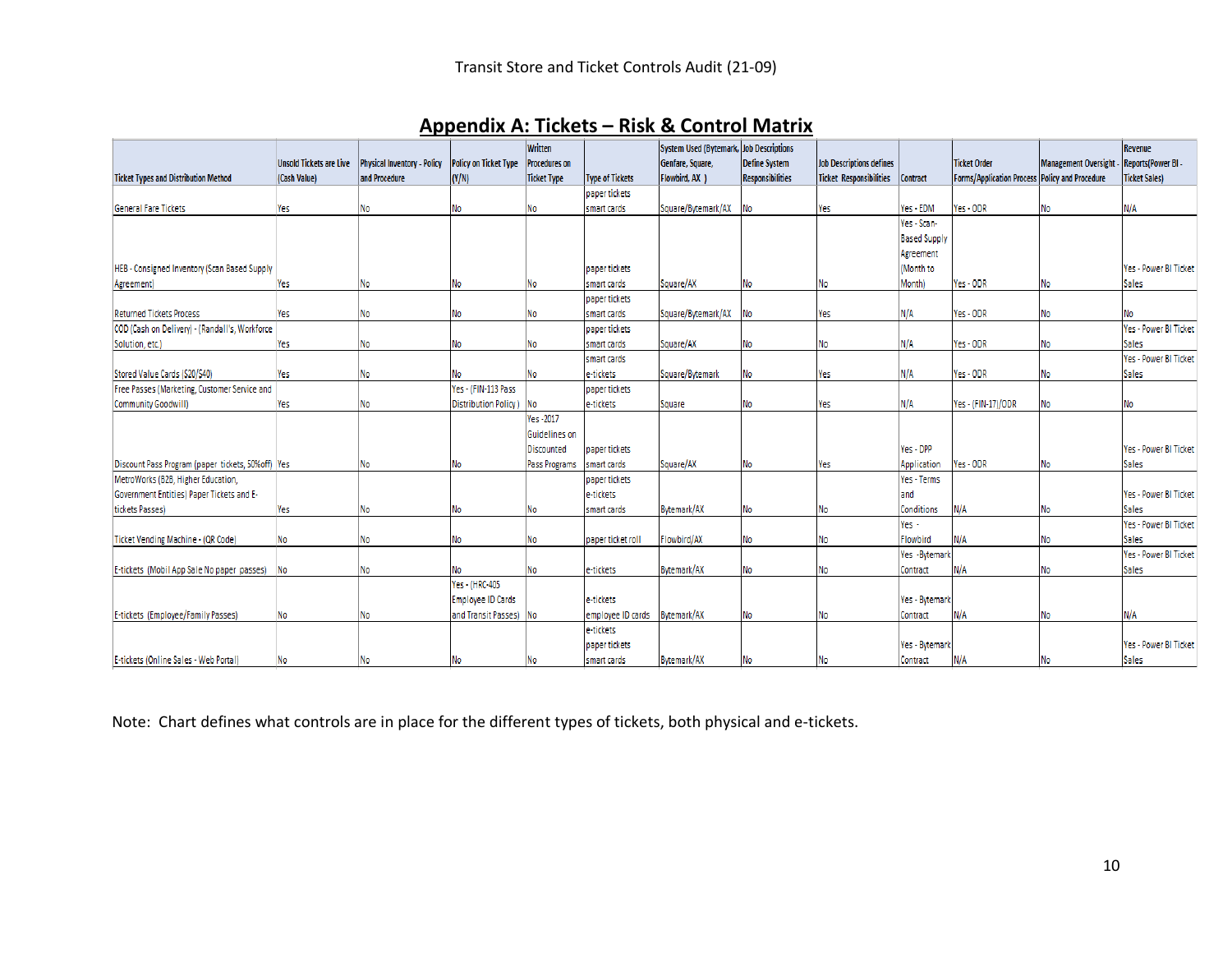## **Appendix B: Order Delivery Receipt (ODR) Form**

|                           | <b>TRANSACTION TYPE:</b>                            |                                                                 | D COMPLIMENTARY D BULK SALES DON-LINE SALES #RETAIL OUTLET D DISCOUNT PROGRAM D EXCHANGE D RETURN |                                                                   | □ BIKE SHELTER □ PROMO □ METRO WORKS (B2B) □ TEF (BTNF)              |                                                 |                                                    |                                                                         |                                                        | $-7450$                                                   |
|---------------------------|-----------------------------------------------------|-----------------------------------------------------------------|---------------------------------------------------------------------------------------------------|-------------------------------------------------------------------|----------------------------------------------------------------------|-------------------------------------------------|----------------------------------------------------|-------------------------------------------------------------------------|--------------------------------------------------------|-----------------------------------------------------------|
|                           | <b>CUSTOMER/AGENCY:</b>                             |                                                                 | $L$ and                                                                                           |                                                                   |                                                                      |                                                 |                                                    | <b>DATE</b>                                                             |                                                        | 0/21                                                      |
|                           |                                                     |                                                                 | <b>METROBUS PASSES (LOCAL)</b>                                                                    |                                                                   |                                                                      |                                                 |                                                    | <b>COMMUTER PASSES (Rail &amp; Express Bus), and all other services</b> |                                                        |                                                           |
|                           | $31-DAY$<br>LOCAL<br><b>BUS</b><br><b>FULL FARE</b> | $31 - DAY$<br><b>LOCAL</b><br><b>BUS</b><br><b>Reduced Fare</b> | $7-DAY$<br><b>LOCAL</b><br><b>BUS</b><br><b>FULL FARE</b>                                         | <b>DAY PASS</b><br><b>LOCAL</b><br><b>BUS</b><br><b>FULL FARE</b> | <b>DAY PASS</b><br><b>LOCAL</b><br><b>BUS</b><br><b>Reduced Fare</b> | $31-DAY$<br><b>COMMUTER</b><br><b>FULL FARE</b> | $31-DAY$<br><b>COMMUTER</b><br><b>Reduced Fare</b> | $7-$ DAY<br><b>COMMUTER</b><br><b>FULL FARE</b>                         | <b>DAY PASS</b><br><b>COMMUTER</b><br><b>FULL FARE</b> | <b>DAY PASS</b><br><b>COMMUTER</b><br><b>Reduced Fare</b> |
|                           | \$41.25                                             | \$20.60                                                         | \$11.25                                                                                           | \$2.50                                                            | \$1.25                                                               | \$96.25                                         | \$48.10                                            | \$27.50                                                                 | \$7.00                                                 | \$3.50                                                    |
| Beginning<br>Serial #     |                                                     |                                                                 |                                                                                                   |                                                                   |                                                                      |                                                 |                                                    |                                                                         |                                                        |                                                           |
| Ending<br>Serial #        |                                                     |                                                                 |                                                                                                   |                                                                   |                                                                      |                                                 |                                                    |                                                                         |                                                        |                                                           |
|                           |                                                     |                                                                 |                                                                                                   |                                                                   |                                                                      |                                                 |                                                    |                                                                         |                                                        |                                                           |
| QUANTITY                  |                                                     |                                                                 |                                                                                                   |                                                                   |                                                                      |                                                 |                                                    |                                                                         |                                                        |                                                           |
| <b>TOTAL\$</b>            |                                                     | <b>STORED VALUE</b>                                             | <b>METROACCESS</b>                                                                                |                                                                   |                                                                      |                                                 |                                                    |                                                                         |                                                        |                                                           |
|                           | <b>STORED</b><br><b>VALUE</b>                       | <b>STORED</b><br><b>VALUE</b>                                   | U METRO<br>MONTHLY                                                                                | <b>METRO</b><br><b>ACCESS</b><br>10-RIDE                          | <b>BIKE</b><br><b>SHELTER</b>                                        |                                                 |                                                    |                                                                         |                                                        |                                                           |
|                           | \$20.00                                             | \$40.00                                                         | \$46.50                                                                                           | \$17.50                                                           | \$30.00                                                              |                                                 |                                                    |                                                                         |                                                        |                                                           |
| Beginning<br>Serial $\pi$ |                                                     |                                                                 | 797                                                                                               |                                                                   |                                                                      |                                                 |                                                    |                                                                         |                                                        |                                                           |
| Ending<br>Serial #        |                                                     |                                                                 | 43626                                                                                             |                                                                   |                                                                      |                                                 |                                                    |                                                                         |                                                        |                                                           |
|                           |                                                     |                                                                 | $\mathcal{Z}_{\mathcal{E}}$                                                                       |                                                                   |                                                                      |                                                 |                                                    |                                                                         |                                                        |                                                           |
| QUANTITY<br><b>TOTALS</b> |                                                     |                                                                 | $.995 - 08$                                                                                       |                                                                   |                                                                      |                                                 |                                                    |                                                                         |                                                        |                                                           |
|                           |                                                     |                                                                 |                                                                                                   |                                                                   |                                                                      |                                                 |                                                    |                                                                         |                                                        |                                                           |
|                           |                                                     |                                                                 |                                                                                                   |                                                                   | <b>METROACCESS RETURNS</b><br><b>TYPE OF PAYMENT</b>                 |                                                 |                                                    |                                                                         |                                                        |                                                           |
|                           |                                                     | <b>COMMENTS</b>                                                 |                                                                                                   |                                                                   | <b>RETURN</b><br><b>SERIAL</b><br><b>NUMBERS</b>                     |                                                 |                                                    | Purchase<br>Order#                                                      |                                                        |                                                           |
|                           |                                                     |                                                                 |                                                                                                   |                                                                   |                                                                      |                                                 |                                                    | <b>Money Order</b>                                                      |                                                        |                                                           |
|                           |                                                     | 5311 Balcones Dn.<br>512-302-2500                               |                                                                                                   |                                                                   | <b>Total Returns</b>                                                 |                                                 |                                                    | <b>CHECK #</b>                                                          |                                                        |                                                           |
|                           |                                                     |                                                                 |                                                                                                   |                                                                   | <b>Total Credit \$</b>                                               |                                                 |                                                    | <b>CASH</b>                                                             | \$                                                     |                                                           |
|                           |                                                     |                                                                 |                                                                                                   |                                                                   | To Be Billed \$                                                      |                                                 |                                                    | <b>DISCOUNT</b>                                                         | 李                                                      |                                                           |
|                           |                                                     |                                                                 |                                                                                                   |                                                                   |                                                                      |                                                 |                                                    | <b>TOTAL DUE</b>                                                        |                                                        | $395 - 00$                                                |
|                           |                                                     |                                                                 |                                                                                                   |                                                                   |                                                                      |                                                 |                                                    | Customer                                                                |                                                        |                                                           |

Note: The Order Delivery Receipt (ODR) is completed manually. As noted on pages 11 and 12, the four steps for tracking and reconciliation are as follows: Step 1) ODR form is completed manually by the Transit Store personnel, Step 2) The Treasury Department delivers the tickets and obtains a signature from the vendor. (See Appendix C below for the last two steps)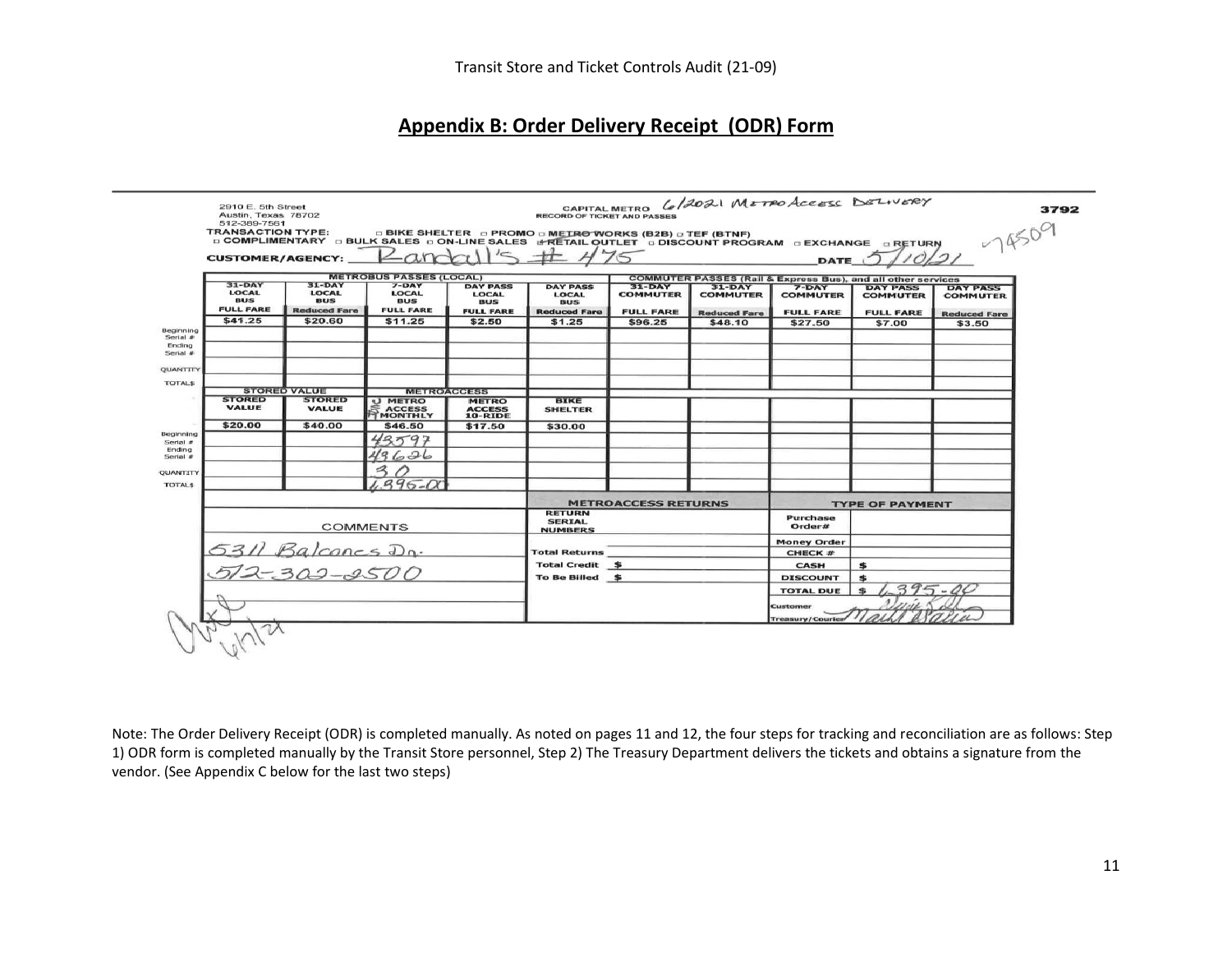#### **Appendix C: ODR Tracking and Reconciliation**

|      |                     |                 |       |       | <b>ODR Summary of Sales-FY21</b> |               |               |           |
|------|---------------------|-----------------|-------|-------|----------------------------------|---------------|---------------|-----------|
| ODR: | Received            | <b>ODR</b> Date | Month | Year: | Customer                         | Type:         | Amount        | Invoice # |
| 3791 | a des des<br>0/1/21 | 5/10/21         | May   | 2021  | RANDALLS 471                     | <b>RETAIL</b> | 232.50        | 74509     |
| 3792 | 6/7/21              | 5/10/21         | May   | 2021  | RANDALLS 475                     | <b>RETAIL</b> | Ś<br>1,395.00 | 74509     |
| 3793 | 6/7/21              | 5/10/21         | May   | 2021  | RANDALLS 477                     | <b>RETAIL</b> | 232.50        | 74509     |
| 3794 | 6/7/21              | 5/10/21         | May   | 2021  | RANDALLS 480                     | <b>RETAIL</b> | 1,627.50      | 74509     |
| 3795 | 6/7/21              | 5/10/21         | May   | 2021  | RANDALLS 481                     | <b>RETAIL</b> | Ś<br>1,162.50 | 74509     |
| 3796 | 6/7/21              | 5/10/21         | May   | 2021  | RANDALLS 482                     | <b>RETAIL</b> | 1,395.00      | 74509     |
| 3797 | 6/7/21              | 5/10/21         | May   | 2021  | RANDALLS 485                     | <b>RETAIL</b> | Ś<br>4,650.00 | 74509     |
| 3798 | 6/7/21              | 5/10/21         | May   | 2021  | RANDALLS 490                     | <b>RETAIL</b> | Ś<br>3,487.50 | 74509     |
| 3799 | 6/7/21              | 5/10/21         | May   | 2021  | <b>RANDALLS</b>                  | <b>RETAIL</b> | 232.50        | 74509     |

| Month $-$          | <b>Customer Name</b>                                | $ $ nvoice: $ $ = $ $ | ODR:             | nvoice Amount:     |
|--------------------|-----------------------------------------------------|-----------------------|------------------|--------------------|
| o May              | <b>. HEB GROCERY COMPANY</b>                        | ·74535                | (blank)          | \$<br>60,992.25    |
|                    | <b>• RANDALLS - SAFEWAY</b>                         | ·74485                | 3788             | \$<br>1,212.50     |
|                    |                                                     | 0.74488               | 3790             | \$<br>8,185.00     |
|                    |                                                     | ·74489                | 3791             | \$<br>232.50       |
|                    |                                                     | ·74508                | 3830             | \$<br>1,487.50     |
|                    |                                                     | a 74509               | 3790-3799        | \$<br>22,600.00    |
|                    |                                                     | · FTIC000719          | 3808-3816        | \$<br>(9,393,00)   |
|                    |                                                     | · FTIC000720          | (blank)          | \$<br>(8, 185.00)  |
|                    | <b>O TEXAS DEPT. OF CRIMINAL JUSTICE</b>            | · 74549               | 3801             | \$<br>1,250.00     |
|                    | <b>• TWC DBS AUSTIN</b>                             | ·74486                | 3786             | \$<br>41.25        |
|                    |                                                     | ■ 74487               | 3787             | \$<br>46.50        |
|                    |                                                     | ·74530                | 3773             | \$<br>46.50        |
|                    | <b>O TWC-VOCATIONAL REHABILITATION</b>              | 0.74510               | 3831             | \$<br>750.00       |
| ® June             | <b>. HEB GROCERY COMPANY</b>                        | 0.74601               | (blank)          | \$<br>56,525.15    |
|                    | <b>BRANDALLS - SAFEWAY</b>                          | ⊕74570                | 3847-3855        | \$<br>14,880.00    |
|                    |                                                     | ● FTIC000721          | 3856-3864        | \$<br>(8,091.00)   |
|                    | <b>. SETON DELLS CHILDREN HOSPITAL</b>              | ⊕74559                | 3842             | \$<br>2,500.00     |
|                    | <b>. TRAVIS COUNTY CRIMINAL JUSTICE</b>             | 0.74607               | 3882             | \$<br>500.00       |
|                    | <b>O Travis County Healthcare District DBA Cent</b> | ◎ 74537               | 3833             | \$<br>212.50       |
|                    | <b>. TRAVIS COUNTY PURCHASING OFFICE</b>            | ·74550                | 3836             | \$<br>500.00       |
|                    | <b>• TWC DBS AUSTIN</b>                             | · 74557               | 3839             | \$<br>93.00        |
|                    |                                                     | · 74558               | 3838             | \$<br>93.00        |
|                    |                                                     | ● 74577               | 3875             | \$<br>41.25        |
| o July             | <b>. AUSTIN OAKS HOSPITAL</b>                       | ⊕74619                | 3886             | \$<br>250.00       |
|                    | <b>. HEB GROCERY COMPANY</b>                        | ·74678                | (blank)          | \$<br>65,902.30    |
|                    | <b>• RANDALLS - SAFEWAY</b>                         | ⊚74618                | 3891             | \$<br>1,555.50     |
|                    |                                                     | ◎ 74636               | 3909-3917        | \$<br>14,880.00    |
|                    |                                                     | ·74643                | 3928             | \$<br>1,880.50     |
|                    |                                                     | 0.74644               | 3930             | \$<br>337.50       |
|                    | <b>. Transit Empowerment Fund</b>                   | ● FTIC000723          | 3936-39413943-39 | \$<br>(125,094,57) |
|                    |                                                     |                       | 3936-3956        | \$<br>18,996.25    |
|                    | <b>. TWC DBS AUSTIN</b>                             | ·74645                | 3929             | \$<br>46.50        |
|                    |                                                     | ·74646                | 3931             | \$<br>46.50        |
|                    | <b>. WORKFORCE SOLUTIONS</b>                        | ·74609                | 3887             | \$<br>41.25        |
| <b>Grand Total</b> |                                                     |                       |                  | \$125,361.63       |

Note: Step 3) The Treasury Department gives the ODR form to the Finance Department for the Accountant to manually enter the information into the Excel template ( ODR Summary of Sales), and the Accountant Receivable Specialist will manually enter the information in AX for billing and invoicing. Step 4) The Accountant reconciles monthly the ODR Summary of Sales to AX Invoices to ensure all ODR are correctly invoiced and issued timely.